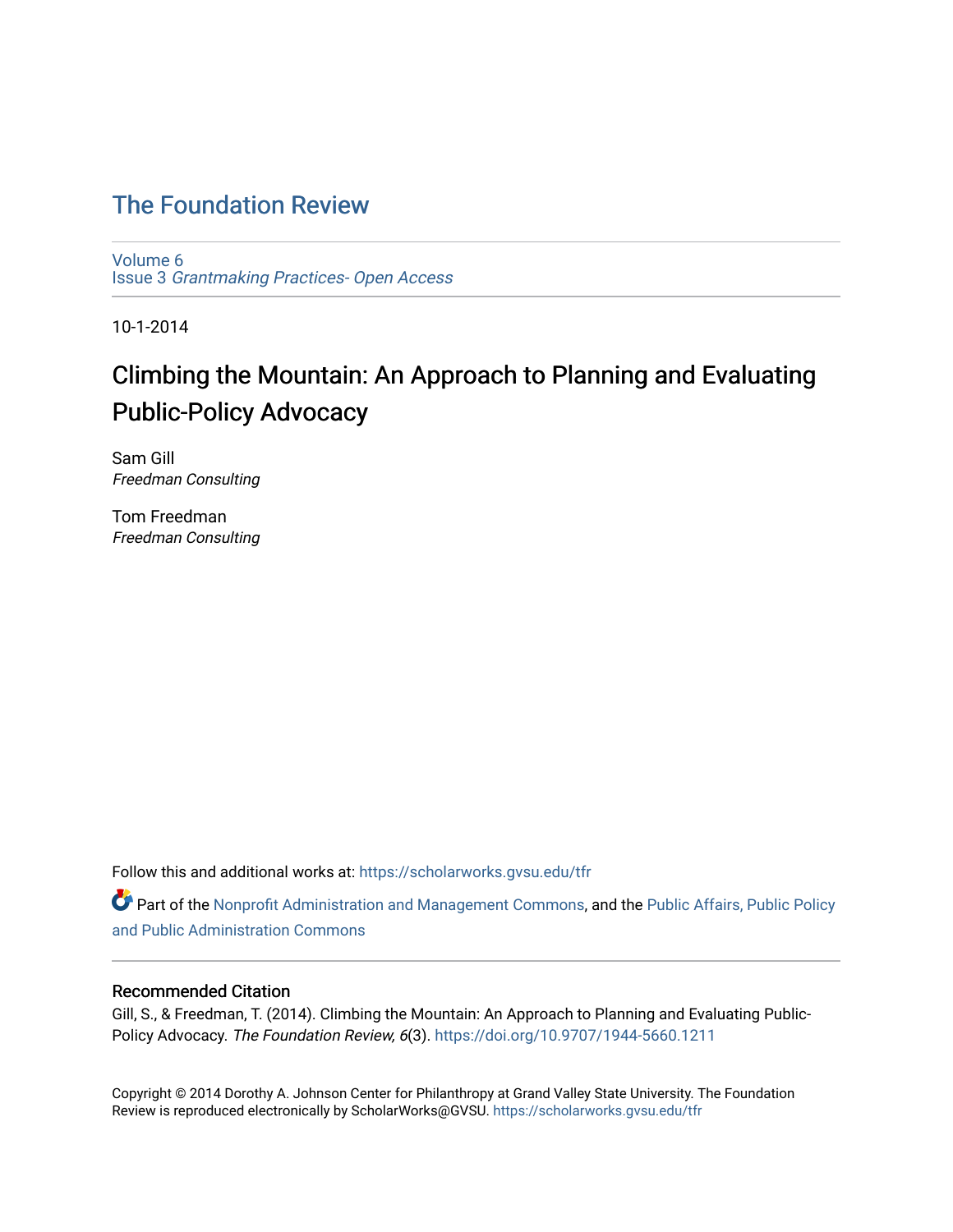# Climbing the Mountain: An Approach to Planning and Evaluating Public-Policy Advocacy

*Sam Gill, M.Phil., and Tom Freedman, J.D., Freedman Consulting LLC*

*Keywords: Public policy, evaluation, philanthropy, nonprofit, advocacy, strategic planning*

## *Key Points*

- This article proposes a new methodology for planning and evaluating public-policy advocacy. The methodology is designed around a series of stages, each with a different set of strategic planning and assessment requirements.
- · The article suggests that both planning and evaluative approaches that fail to take account of the necessary stages required to develop and then implement an advocacy strategy will likely assign the wrong indicators of success.
- · This analysis is based on direct experience working with both policy processes and a wide range of foundations and nonprofits that have invested in public-policy advocacy, including the Rockefeller, Ford, David and Lucille Packard, and William and Flora Hewlett foundations.

#### Introduction

The rise of outcome-oriented philanthropy has absorbed significant oxygen in the nonprofit sector over the last decade, and many of its concepts and techniques are continuing to gain steam in philanthropic circles, helping leaders and institutions to think critically about how best to achieve results and measure impact (Brest, 2012).

Yet one challenge to this movement has been the question of how most effectively to plan, support, and evaluate public-policy advocacy. While philanthropic investments in public-policy advocacy

remain a core part of many foundation strategies, planning and evaluation tools have not evolved to meet the challenge. In our view, the sector remains caught between two incomplete points of view. Some have said that public policy advocacy simply can't be planned or measured with any rigor. Others believe public-policy planning and evaluation can adapt quantifiable measures to the public-policy context.

In our opinion, while these approaches are useful contributions on which we draw later in this article, neither of them will work alone. We've worked directly with and for policymakers and consulted for advocates and nonprofits seeking policy change. From this experience, we suggest a new model, which we call "climbing the mountain." This approach segments the relevant stages of public-policy advocacy and urges a mixture of targeted quantitative and qualitative insights. By dividing public-policy advocacy efforts into discrete phases, this approach can help funders and advocates gain greater clarity about the incremental measures of success, adopt more realistic plans for impact, and know when and how to hold themselves accountable for public-policy outcomes.

## Debunking the Myths

If the planning and assessment of public-policy advocacy efforts are to improve, persistent myths about their nature and scope must be dispelled. These misconceptions often contain a kernel of truth applicable to some policy fights, but are

TOOLS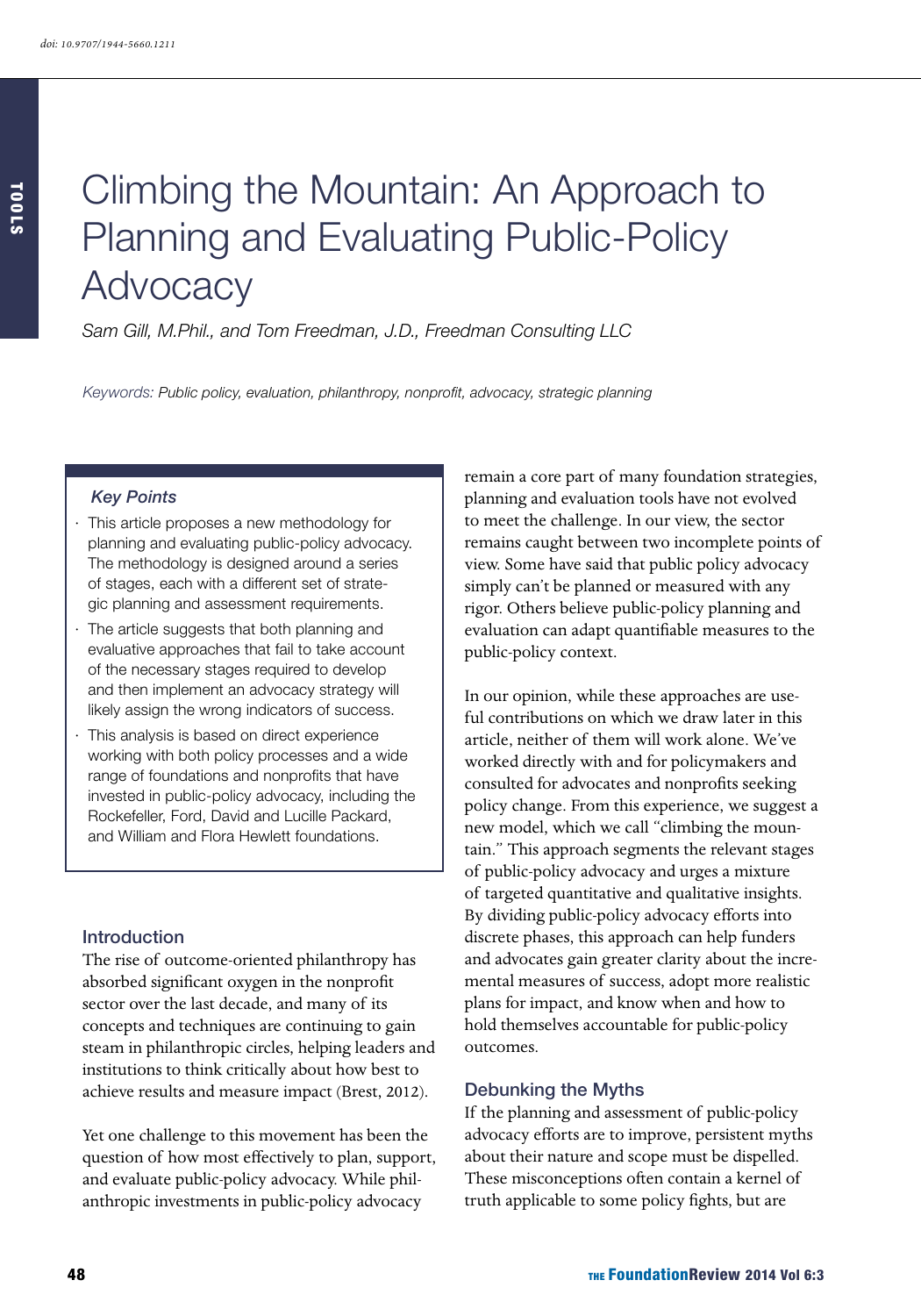too easily (and frequently) misapplied. The result is that many funders and advocates treat every policy effort in the same terms, rather than adapting their tactics and techniques to each unique situation.

The first is the "myth of the movement." This describes the idea that all public-policy reform movements proceed in essentially the same way. The two major camps are those who focus on the grassroots and those who believe that policy change emanates largely from insider maneuvering.

The truth is that both points of view can be accurate depending on the issue, and there are numerous recent examples of either approach carrying the day. Take Feed the Future, the federal government's \$3.5 billion program to alleviate global hunger (U.S. Agency for International Development, n.d.). The effort was aided by the Chicago Initiative on Global Agricultural Development, convened by the Chicago Council on Global Affairs, and funded by the Bill & Melinda Gates Foundation. Designed to reinvigorate the U.S. commitment to global agricultural development as a solution to hunger, the Chicago Council process tapped an array of thought leaders in foreign policy and development (Chicago Council on Global Affairs, n.d.b).

The initiative was well timed. Coinciding with the presidential transition and early months of the Obama's administration, the effort provided a clear policy blueprint for incoming policymakers and featured high-level access from project leads (Independent Leaders Group, 2009). The initiative kicked off in September 2008 and by the following July, President Obama stood shoulder-toshoulder with his counterparts at the G8 Summit in L'Aquila, Italy, to mutually commit to reducing global hunger (Baker & Dugger, 2009) – no broad movement, no armies of activists, but billions of dollars aimed at reducing hunger through a clear, directed political and policy strategy.

Recent years saw just the opposite strategy succeed to defeat two pieces of legislation regarding distribution of content over the Internet.

*We suggest a new model, which we call "climbing the mountain." This approach segments the relevant stages of public-policy advocacy and urges a mixture of targeted quantitative and qualitative insights.*

Championed by the film and music industries, the Protect IP Act (PIPA) in the Senate and its House companion, the Stop Online Piracy Act (SOPA), were proposed to address the problem of foreign websites illegally distributing copyrighted content. Yet many in the Internet sector – from major companies such as Google down to individual app developers – opposed the bills as overbroad measures that would essentially censor Internet content and threaten innovation (Abrams, 2012a).

While these players joined with open-Internet advocates in pursuing an aggressive strategy in Washington, the decisive moment was a massive uprising of Internet users. Mobilized by companies and nonprofit advocacy groups, millions of users participated in a range of traditional grassroots actions – with an Internet twist. On Nov. 16, 2011, when SOPA was scheduled for hearings in the House, the microblogging service Tumblr deployed an application that allowed Internet denizens to call their member of Congress with the click of a button. Thanks to the ease of engagement, nearly 90,000 people did just that (Reisinger, 2011). A few months later, on Jan. 18, more than 100,000 websites including such giants as Wikipedia "blacked out" to protest the bills. The action prompted more than 4 million emails to Congress (Fight for the Future, n.d.). After the blackout, the two bills were effectively dead (Abrams, 2012b).

While insider action was critical in driving criticism of the bills and spurring public engagement,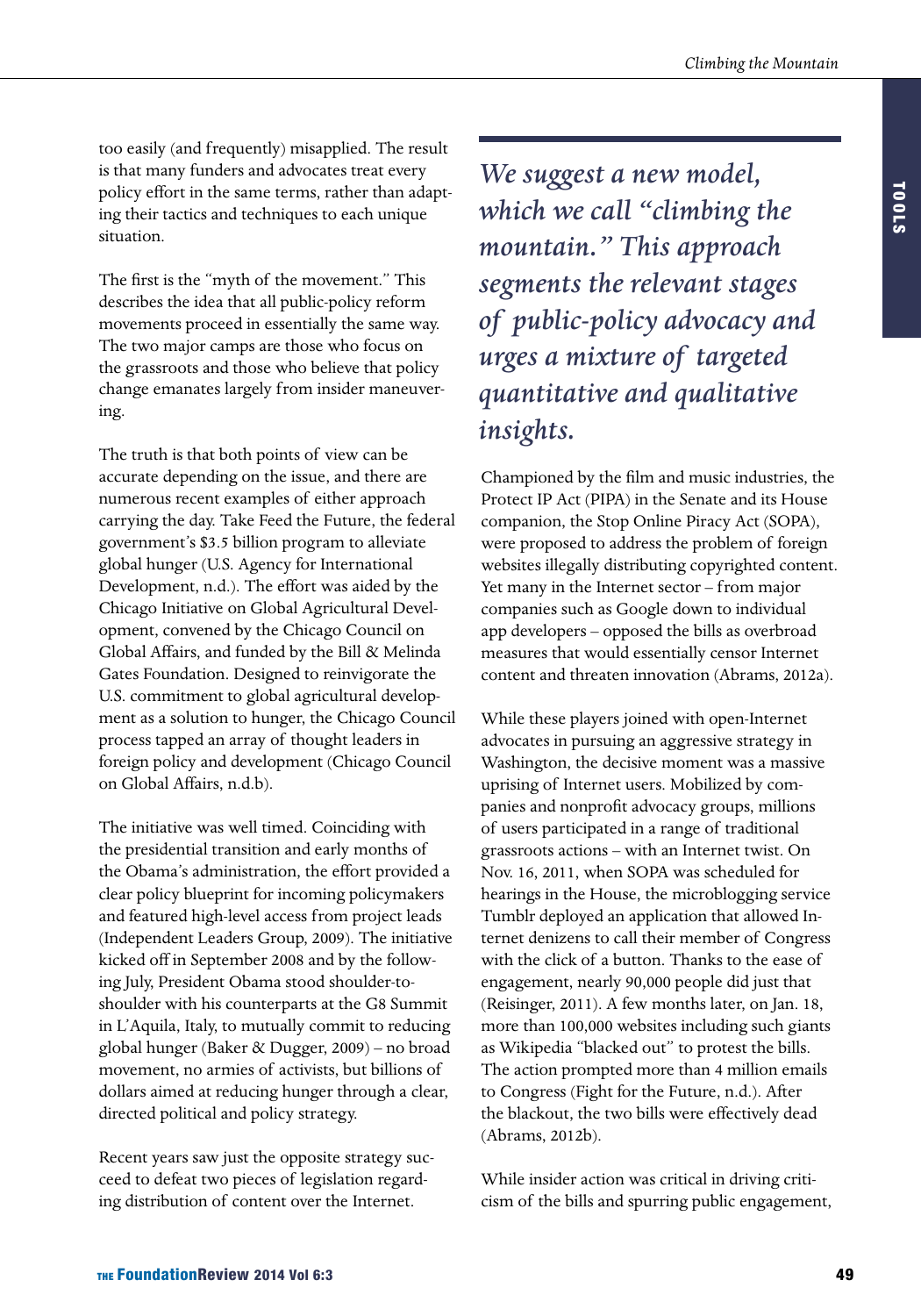*In planning and assessing advocacy efforts, funders and advocates must recognize that a variety of approaches can work, and they should let circumstances – not prior* 

*beliefs – dictate.* 

it was the scope and size of popular action that ultimately defeated two pieces of legislation that began their lives with significant congressional support.

In planning and assessing advocacy efforts, funders and advocates must recognize that a variety of approaches can work, and they should let circumstances – not prior beliefs – dictate.

## *The Myth of Duration*

The second myth, the "myth of duration," is that all policy efforts require the same investment of time. This myth is false on its face, but a lack of clarity about the scope of a given policy effort has bedeviled many efforts.

Sometimes policy impact happens quickly. The Chicago Council's Initiative on Global Agricultural Development took less than a year to see significant success, although it was built on decades of previous work in the field. The SOPA/PIPA fight was similarly short. Defending the gains made by Feed the Future or holding the line on Internet intellectual property policy may require lasting investment, but the overall term of each effort was relatively brief.

Other fights are much longer. The Family and Medical Leave Act of 1993, a cornerstone of U.S. leave policy, took well over a decade to pass. Democratic Rep. Howard Berman, who had championed a leave law for mothers when he served in the California State Assembly, got the ball rolling on a federal law shortly after winning a seat in the U.S. House. Yet the concept would take many twists and turns before it became a central issue for a range of progressive women's groups in the late 1980s and, later, a cause célèbre for Democrats before evolving into a signature campaign issue for then-Gov. Bill Clinton during the 1992 presidential campaign (Elving, 1995).

## The Myth of Movement

Finally, some public-policy efforts are episodic, with rapid progress followed by long periods of stagnation. The right to serve in the armed forces irrespective of one's sexual orientation had been a significant campaign issue for Clinton but, as president, he was forced to compromise on the "don't ask, don't tell" policy, which was enacted through executive action due to bipartisan opposition to removing the prohibition against service by gays and lesbians in the U.S. military (Shanker & Healy, 2012). It was not until 2010 that Obama was able to work with Congress to finally repeal "don't ask, don't tell" (Stolberg, 2010).

A common mistake is to ascribe the wrong time horizon to different public-policy efforts. Successful planning and assessment require taking a realistic view of the issue, the prevailing political landscape, and the relative difficulty of properly aligning the various forces in play. Treating a 10-year effort like a short-term campaign won't work. Just as unwise would be wasting an immediate opportunity by building long-term infrastructure.

## *The Myth of Means*

The final myth is that the nonprofit sector is always outgunned. This is the "myth of means"; at worst it results in despair, and at best a tolerance for inflexible and ineffective action. This myth derives from the truism that corporate and partial interests vastly outpace the nonprofit and philanthropic sector in the scale of their investment in political processes at the local, state, and national levels. In 2013, total lobbying expenditures – while at a five-year low – reached \$3.2 billion (Auble, 2014). These advantages are real, and a steep financial advantage is abetted by significant tax code restrictions that constrain the ability of the nonprofit sector to play on the same footing as so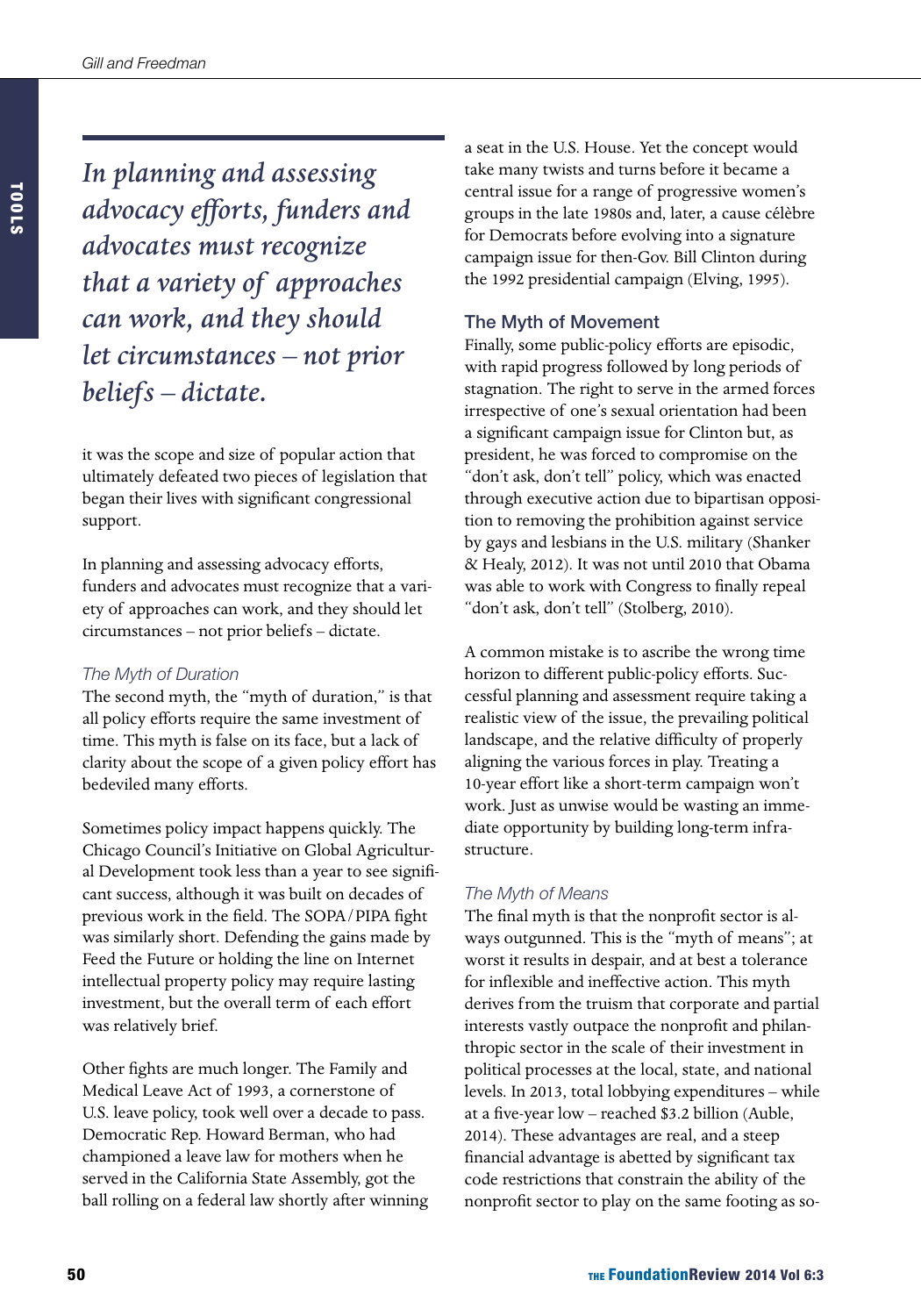called "special interests" (Schadler, 2012, p. 6).

Yet money is not destiny in public policy. The financial industry spent more than \$386 million in lobbying in 2009 and 2010, when the Dodd-Frank Wall Street Reform and Consumer Protection Act was drafted, debated, and passed (Center for Responsive Politics, n.d.a). The finance, insurance, and real estate industries also contributed almost \$64 million to federal candidates through political action committees during the 2010 electoral cycle, with spending nearly evenly divided between the parties (Center for Responsive Politics, n.d.b.). The health care industry spent \$527 million in lobbying for 2009 alone during the debate over health care reform (Center for Responsive Politics, n.d.c). At one point in 2009, health care providers, insurers, and pharmaceutical manufacturers were spending more than \$1 million per day (Eggen & Kindy, 2009).

In reform of neither Wall Street nor health care did this astronomical investment carry the day. While industry won battles along the way and succeeded at watering down some aspects of the laws, an alliance of policymakers, public-interest advocates, and private stakeholders ultimately prevailed, passing historic pieces of legislation – Dodd-Frank and the Patient Protection and Affordable Care Act – that imposed wide-scale, meaningful reforms on two major industries. Money matters, but it is not decisive.

Once advocates and funders free themselves of the myths of the movement, duration, and means, they are prepared to take a clear-eyed view of how public-policy reform can be achieved and how progress should be assessed along the way. They are ready to climb the mountain.

## How to Climb the Mountain

Despite the wide variation in efforts at publicpolicy reform, what holds them together are a set of stages common to nearly every public-policy advocacy process. Identifying these stages within a given effort can make planning and evaluating public-policy advocacy much more rational, if not considerably easier. Martha Campbell and Julia Coffman identify five major stages: "Choose the

*Despite the wide variation in efforts at public-policy reform, what holds them together are a set of stages common to nearly every public-policy advocacy process.*

public policy goal," "understand the challenge," "identify which audiences can move the issue," "determine how far audiences must move," and "establish what it will take to move the audiences forward" (2009, pp. 124-126). These are useful, but they are most effective as guideposts to inform philanthropic strategy development, largely encapsulating a public-policy "theory of change."

We have come to conceptualize public-policy advocacy as climbing a mountain. Mountains can differ by height, by climate, and by grade of climb. In a given expedition, a climber can face a mixture of well-worn paths and treacherous, vertical ascents. Efforts to engage in successful public-policy advocacy also vary in their degree of difficulty and duration. Even within the same effort, there are moments of impasse and frustration, followed by those of easy triumph. An ideal planning and evaluative framework addresses each of these stages on its own merits, rather than as a continuous whole.

The uniquely dynamic nature of public policy is well recognized among commentators. As Campbell and Coffman note, "because the policy process is complex and dynamic, foundations must prepare for the likelihood that their grantmaking strategies will change over time. For instance, foundations may need to adapt them in response to shifting political circumstances or opportunities" (2009, p. 129). Similarly, Steven Teles and Mark Schmitt put the question of judgment and adaptability at their heart of their conception of public-policy advocacy. They call advocacy evaluation "a form of trained judgment," explaining that "evaluators must recognize the complex, foggy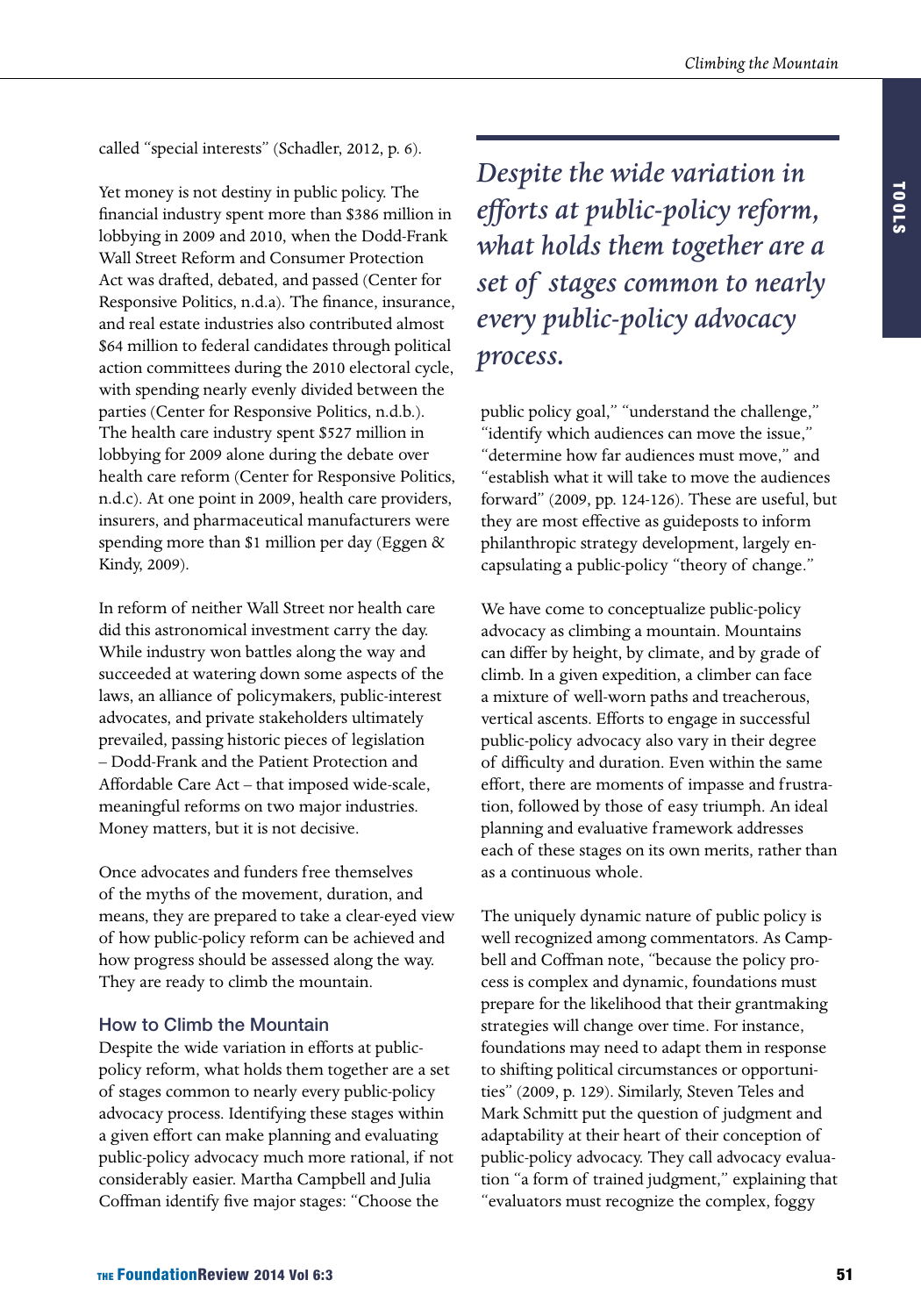FIGURE 1 A Synopsis of the "Climbing the Mountain" Methodology as It Relates to Planning and Evaluation

|                               | <b>PLANNING</b>                                                                                                                                                                                                                                                            | <b>EVALUATION</b>                                                                                                                                                                                                        |
|-------------------------------|----------------------------------------------------------------------------------------------------------------------------------------------------------------------------------------------------------------------------------------------------------------------------|--------------------------------------------------------------------------------------------------------------------------------------------------------------------------------------------------------------------------|
| <b>ATTAINING THE SUMMIT</b>   | What is our ultimate goal?<br>$\bullet$<br>Are we clear on the venue<br>$\bullet$<br>and time frame?                                                                                                                                                                       | Did we achieve what we set<br>$\bullet$<br>out to do?<br>Are there policy steps left to<br>$\bullet$<br>be taken?                                                                                                        |
| <b>REACHING BASECAMP</b>      | What will move decision-<br>$\bullet$<br>makers?<br>Are there tactical efforts<br>$\bullet$<br>necessary to consolidate<br>success or inoculate<br>ourselves?                                                                                                              | Are we gaining tangible<br>$\bullet$<br>milestones?<br>Are the final steps in sight?<br>$\bullet$<br>Is the issue firmly cemented<br>$\bullet$<br>on the agenda?                                                         |
| <b>STAGING THE CLIMB</b>      | Have we developed a<br>$\bullet$<br>strong, tactically detailed<br>strategic plan?<br>Do we know the "who,<br>$\bullet$<br>what, when, where, and<br>why" of the campaign<br>effort?                                                                                       | Was our theory of change<br>$\bullet$<br>correct?<br>Do we have clear indicators<br>$\bullet$<br>that we are shifting<br>attitudes of key audiences?                                                                     |
| PREPARING FOR THE CLIMB       | Do we have a good sense of<br>$\bullet$<br>the capabilities and<br>capacities needed to<br>succeed?<br>Are these capacities in<br>$\bullet$<br>place, or do they require<br>development?<br>Is there a plan and<br>$\bullet$<br>organizational hub or<br>network to do so? | Are advocates building a<br>$\bullet$<br>credible presence in the<br>field?<br>If this locus of work is new,<br>$\bullet$<br>are the background<br>organizational and human<br>capital elements being put<br>into place? |
| <b>SURVEYING THE MOUNTAIN</b> | Does this issue demand a<br>$\bullet$<br>public policy intervention?<br>Does a short-, medium-, or<br>$\bullet$<br>long-term opportunity<br>appear feasible?<br>Are we ready to devote<br>$\bullet$<br>significant resources to an<br>uncertain endeavor?                  | Have we adequately<br>$\bullet$<br>planned an approach and<br>considered multiple<br>scenarios?<br>Will this align with our<br>$\bullet$<br>other strategies and<br>programs long enough to<br>stay the course?          |

chains of causality in politics" (Teles & Schmitt, 2011, p. 39).

Due to these considerations, we resist efforts to too rigidly assess, implement, and measure publicpolicy processes. The temptation to develop quantitative systems may be great, but they are more likely to confuse judgment than to clarify decisions. For example, Ivan Barkhorn, Nathan Huttner, and Jason Blau have recently proposed

a way to "score" nine key conditions for effective policy interventions. The conditions are sensible, ranging from ensuring a clear opportunity to developing a feasible solution to building a strong advocacy coalition and engaged public. For each condition, they suggest assigning a score between 1 and 5 (where things are before commencement and expected outcomes). These scores are then filtered through a mathematical formula to yield key indicators that range from the chances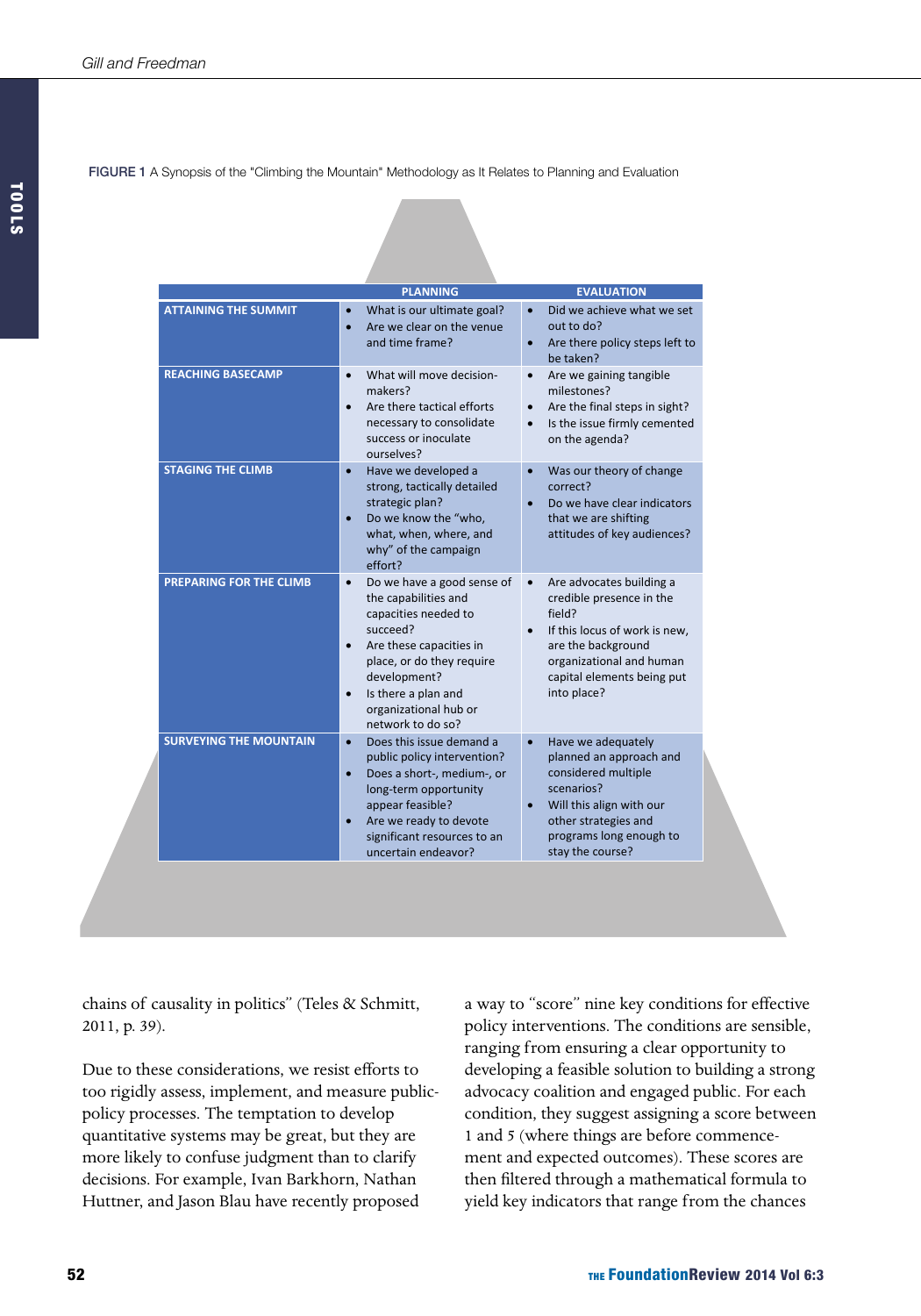of success to the hoped-for return. The authors acknowledge that this approach is "a decisionmaking aid, not scientific truth" (Barkhorn, et al., 2013, p. 61). Despite this caveat, such a methodology converts numbers into a proxy for judgment, obscuring the sometimes very uncertain bets that philanthropy and advocates place when they take on public-policy advocacy.

The existing literature is largely consonant. Public-policy advocacy is essentially uncertain, often involving significant resources allocated for outcomes that may take years to come to fruition. Planning and evaluation rubrics that ask too much of this hazy landscape will fail. To split the difference between illusory over-specification and a sense of futility, we divide most efforts to impact public policy into five distinct stages. Each of these stages represents a part of the climb up the mountain of policy: surveying the mountain, preparing for the climb, staging the climb, reaching base camp, and attaining the summit. (See Figure 1.)

## *Stage 1: Surveying the Mountain*

The first stage of public-policy advocacy takes place before the first dollar is ever invested. This phase – "surveying the mountain" – marks the initial exploration of opportunity. For philanthropy especially, this is a time to assess several critical factors: the opportunity for impact, the existing capacities within the field, and the relative cost of engagement. Activity in this stage is confined to planning, exploration, and assessment of opportunities.

The essential task in "surveying the mountain" involves literal surveying – what we sometimes refer to as "landscaping" an issue. This requires commissioning original research – both qualitative and quantitative – about the needs within the field and the potential scope of impact, and a sober analysis of the policy opportunity. Our methodology in this stage has often focused heavily on confidential stakeholder interviews that canvass interested parties, potential allies, possible competitors, and target audiences. This process is designed to elevate opportunities and uncover barriers.

*Expending significant effort in anticipating and understanding the target field or issue for public-policy advocacy pays dividends once engagement begins. It provides for more targeted planning, allows for preemptive accommodation of possible obstacles, and ensures that investment and activity originate from clear thinking about the task ahead.*

This is also a time to have a clear grasp of the legal terrain. The laws governing nonprofits can be restrictive. This does not mean advocacy is not possible, only that it must be undertaken with care and after appropriate due diligence.

Expending significant effort in anticipating and understanding the target field or issue for publicpolicy advocacy pays dividends once engagement begins. It provides for more targeted planning, allows for preemptive accommodation of possible obstacles, and ensures that investment and activity originate from clear thinking about the task ahead. At this stage, planning aids – such as Campbell and Coffman's five stages to design public-policy strategies or an inventory along the lines of Barkhorn, Huttner, and Blau's nine conditions for effective campaigns – are most useful.

## *Stage 2: Preparing for the Climb*

Once the planning is done, the work begins. In many cases, advocates enter the fray with little more than the desks at which they sit, specific issue knowledge they need to begin making their case, and a strong desire to effect change. They may have some relationships with other players,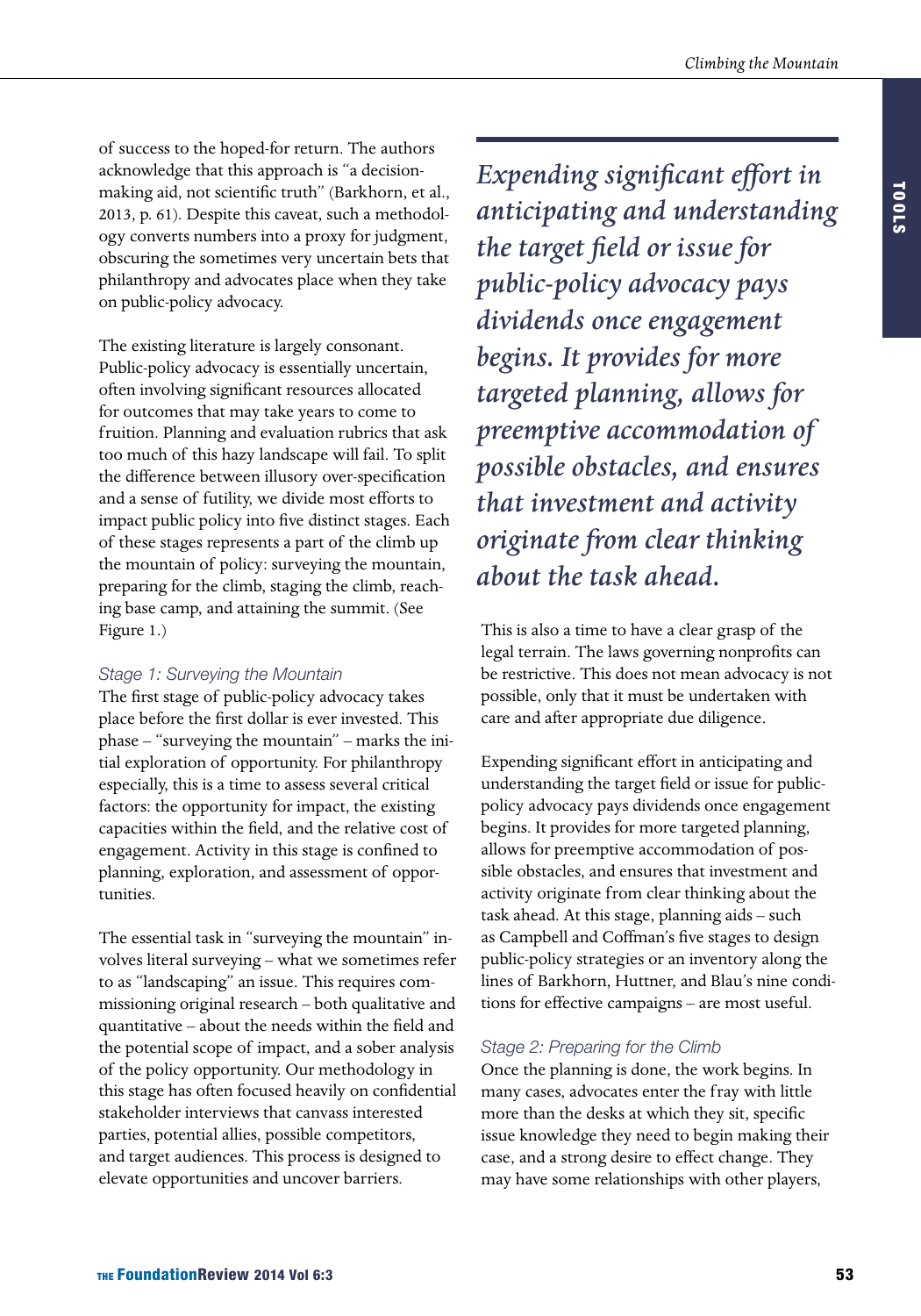*All of these activities are focused on helping advocates to become "mountain climbers" – credible participants with a platform to engage the policymaking process. From a planning perspective, the key questions for this stage should be focused on capacity.* 

but their strategy is likely just coming into being. They are probably without the coalition or network that will ultimately carry the day and may lack many of the necessary capacities to exert a direct influence on policymaking.

"Preparing for the climb" describes the first "active" stage in a public-policy advocacy effort. For nascent efforts that aim at major legislative change, this stage may be marked by actions as basic as forming a core organization and hiring a staff. Even when mature organizations take on new issues, their early work is often consumed by adding staff and forging relationships with putative allies and others engaged in the issue. This period often includes the hard work of demonstrating some "ownership" of the topic by advertising engagement to a broader set of individuals and organizations. It will likely also involve building relationships with policymakers and other targets.

Other efforts take aim at more modest, targeted action. For example, advocates may seek direct intervention by policymakers such as a letter from a member of Congress. For these initiatives, getting started may mean building key relationships with a narrower set of influencers, or acquiring internal or external capacity to provide direct access to ongoing policy processes.

All of these activities are focused on helping advocates to become "mountain climbers" –credible

participants with a platform to engage the policymaking process. From a planning perspective, the key questions for this stage should be focused on capacity. Does an organization or coalition have the people and resources it needs to invest in success? Strategic plans to "get in the game" should address basic infrastructural questions about how to design a new entity or bolster an existing one. Preparing for this stage also requires a sophisticated political outlook about the precise pathways by which policy change will happen – what in philanthropy is referred to as a "theory of change." This will help ensure that advocates plot out capacities that match what it will take to succeed. An issue that will happen in a legislative arena will require a lobbying capacity, for example, where an administrative rule change may not.

Evaluation of the first stage should take a similarly circumscribed approach. Many of the metrics advocates routinely file in reports reflect "preparing for the climb": how many meetings with policymakers, the number of media hits, the size of the coalition. Yet there are neglected indicators of success at this stage, many of them qualitative. To what extent have needed capacities been developed? Do key participants in the effort display trust and a good working relationship? Does the strategic orientation accurately reflect a credible pathway to success? These questions are equally important, and the answers can provide a valuable assessment of the early health of a public-policy effort.

Commentators often regard these capacities as essential elements of successful campaigns –and they are. Barkhorn, Huttner, and Blau identify "strong campaign leader(s)" and an "influential support coalition" among their nine conditions for public-policy campaigns to succeed (2013, p. 61). Teles and Schmitt add that the "key" to public-policy advocacy "is not strategy so much as strategic capacity: the ability to read the shifting environment of politics for subtle signals of change, to understand the opposition, and to adapt deftly" (2011, p. 41).

Where we diverge is in insisting that such capacities may have to be built, rather than made. On an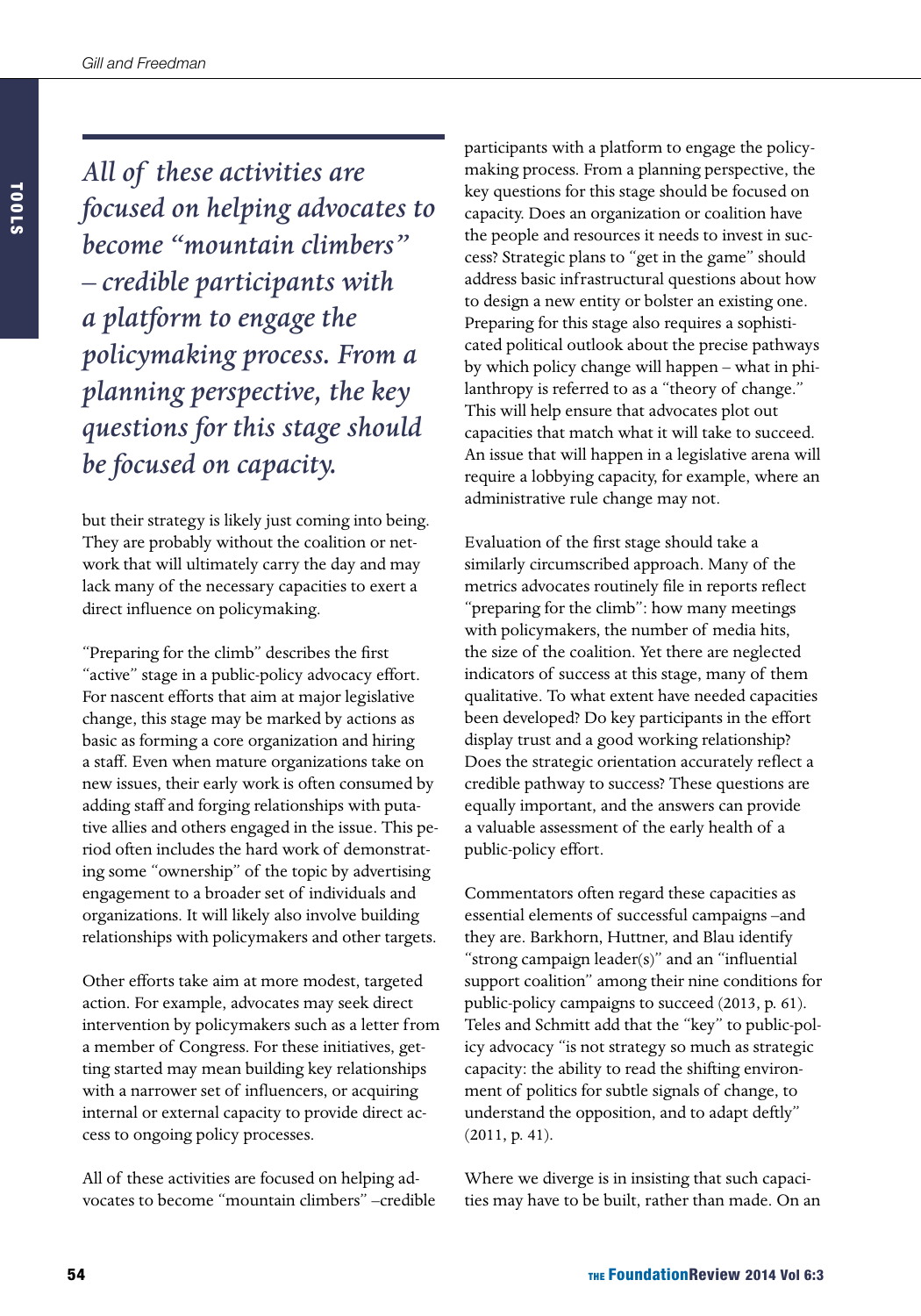issue of merit and urgency, the lack of existing capacity should not itself rule out an investment or effort. The first stage, "preparing for the climb," recognizes the enormous effort required to simply be a presence on a given public-policy issue. It's often in later stages – when organizations have already demonstrated success – that investment becomes attractive and results feel tangible. Yet intelligent early planning, investment, and patience are just as vital to ensuring that such later achievements have a chance to come to fruition.

## *Stage 3: Staging the Climb*

Issues tend to move through our public and political culture in waves. A cause or problem may wait in silence and obscurity for years before it suddenly seems to become a dominant topic in the news, on op-ed pages, and among policymakers. Yet this transition is rarely as abrupt as it appears. Even when an issue truly does rocket onto the scene, its seemingly spontaneous appearance is likely not wholly an accident of fate, although serendipity may play a role. The recent debate on immigration is a good example. Advocates have been diligently working for decades. When demographic shifts in the electorate during the 2012 election forced policymakers from both parties to take up the issue (Brown, Sherman, & Raju, 2012), a wide and robust advocacy community had long been shaping the contours of the debate (Lamarche, 2013).

This process of elevating an issue into the broader consciousness is "staging the climb," the third stage in climbing the mountain. This refers to the point at which an issue begins to enjoy significant traction within the circle of influencers that a sound theory of change identifies as critical levers. Beginning the climb requires focusing on activities that are clearly aligned with outcomes, but are broad enough to represent the major strategic pillars of short- or long-term engagement. At this stage, planning and evaluation move beyond infrastructure concerns and begin addressing the signs and symptoms that activities are beginning to move the needle on an issue.

In planning or investing in a public-policy advocacy effort, "staging the climb" is the stage at

*This process of elevating an issue into the broader consciousness is "staging the climb," the third stage in climbing the mountain. This refers to the point at which an issue begins to enjoy significant traction within the circle of influencers that a sound theory of change identifies as critical levers.* 

which the effort launches a discrete campaign or series of activities to drive toward a concrete outcome. For example, a foundation may decide that national advocacy is a necessary component of its overall strategy to reduce the rate of childhood obesity. This is the stage to determine the specific advocacy elements that figure into that strategy. At this point, all of the "preparing for the climb" requirements have been met. A credible advocate or advocates with appropriate capabilities should be in place. What remains is to plan and implement a concrete effort. In the case of childhood obesity, perhaps this is a multipronged approach focused on K-12 adoption of a healthyeating curriculum, a national law on nutritional standards in food, and regulatory reform of foods served in schools. Each of these activities requires a detailed strategic plan that answers the "who, what, where, when, and why."

The "why" is especially important. It is at the "staging the climb" phase that a foundation or nonprofit must screen out activities that are not likely to have a tangible impact on outcomes. Success is never guaranteed in public-policy advocacy, but this initial strategic roadmap should illustrate a credible hypothesis. In the anti-obesity case, if it is unlikely that any schools will adopt a healthy-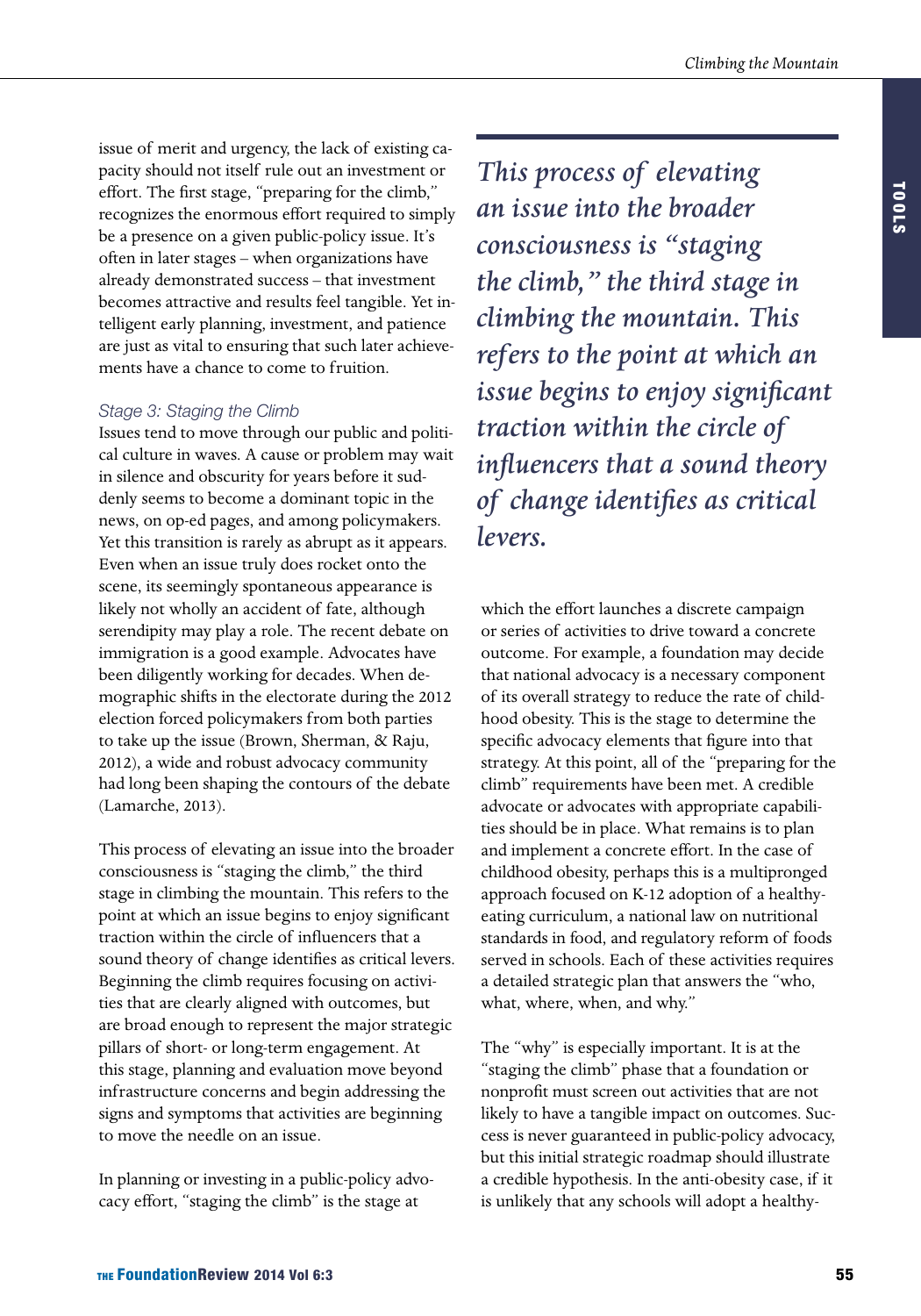*Before the passage of a bill or change to a rule, public-policy advocacy campaigns may reach significant milestones. In a complex legislative fight, just getting a vote may represent progress.*

eating curriculum, then this activity stream is likely to drain resources without producing meaningful results and should be eliminated.

Evaluation should track the implementation of these strategies, but not focus too heavily on final outcomes. In the fictional anti-obesity example, the number of school districts that adopt the curriculum should take a privileged place. Other metrics will matter as well. If a local media strategy figured within the strategic plan for this element, then the number of media hits in target school districts is significant. Similarly, evaluation may take account of supporting campaign elements, such as long-term alliances forged with key constituencies.

While the intended outcome is adoption of a K-12 anti-obesity curriculum at the school-district level, the relative success in achieving this result cannot trump all other considerations. This is not to excuse half-measures, but to acknowledge a brute reality about public-policy advocacy: that it cannot be planned with the benefit of rigorous predictive tools. Businesses can assess market opportunities with a far higher level of confidence than a foundation or nonprofit can prognosticate how political calculations will be made in a changing public ecosystem.

This does not mean that public-policy advocacy planning and evaluation should take a fatalistic approach to objectives, only that the need for learning and adaptation is acute. Every public-policy

and advocacy effort is a hypothesis that is tested in real time. The quantitative and qualitative metrics that extend deeper than the final objective can elicit important information about that hypothesis. In our anti-obesity example, perhaps the decisive issue for potential adopter school districts that ultimately did not take on the new curriculum was a countervailing message about the "nanny state" that warned against schools policing child behavior. This might suggest a more parent-oriented approach in the future. Or perhaps school districts required affirmation from teacher and administrator associations, implying the need for a better effort to recruit these constituencies from the beginning.

Testing various hypotheses constitutes the bulk of any effort that has reached the third stage of the mountain. This stage is often the most arduous part of the climb, because it may reveal flawed assumptions that could not have been anticipated. For this reason, success at this stage should be measured both by the progress of the climb toward identified objectives and by the ability of an organization, initiative, or campaign to be adaptable and open to change.

## *Stage 4: Reaching Base Camp*

Before the passage of a bill or change to a rule, public-policy advocacy campaigns may reach significant milestones. In a complex legislative fight, just getting a vote may represent progress. Leave laws were introduced, reintroduced, and voted on several times before Clinton signed the family leave act into law. The very peak of the mountain may be elusive at the same time that an effort is inching upward. Public-policy advocacy efforts that reach this stage are taking genuine strides toward final outcomes, and these intermediate outcomes may be achievements in themselves. For all the difficulty in attaining them, however, they are still short of ultimate success.

The fourth stage in the mountain – "reaching base camp" – honors these intermediate outcomes and represents the period when an effort is poised for long-term success, but still has work to do. This is also the phase that is most vulnerable to the vicissitudes of the public-policy process.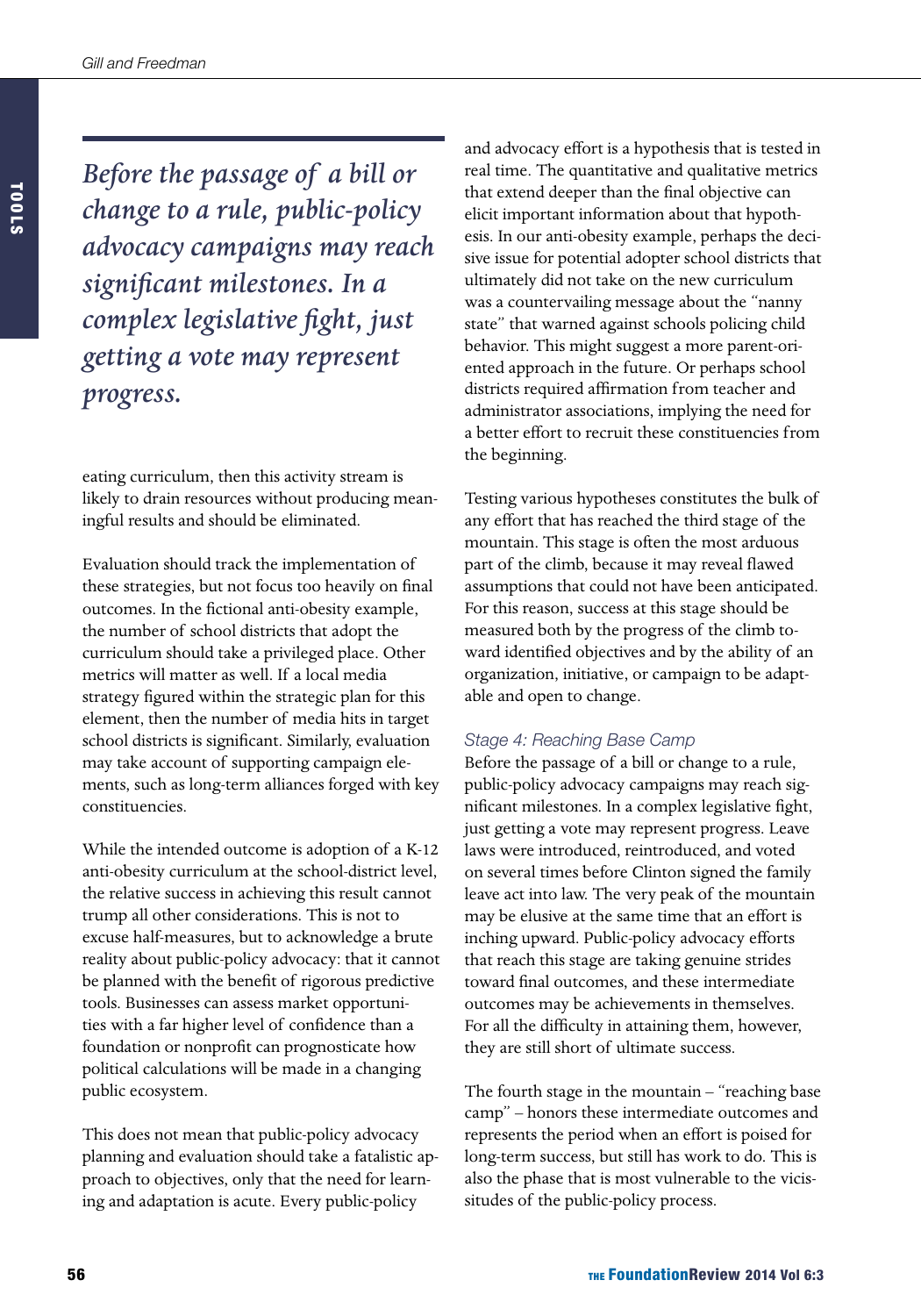At this stage, the strategic plans that were implemented in "staging the climb" should evolve into a highly granular set of tactical moves. For example, an early phase in a legislative strategy may have included lining up long-term champions. At this stage the focus should be on what levers to pull to prompt action from those champions. This stage should also take account of marginal strategic amendments that will move an effort across the finish line, such as identifying constituencies essential to a coalition and determining what would assure their participation.

Evaluation at this stage should be focused on official milestones in policymaking processes. In the legislative context, this could mean bills are being introduced, discussed, and voted on, irrespective of success. In the case of regulation, it could mean that draft rules are being circulated or rulemaking processes are launching. Policymakers need not be acting at this stage, but the issue should be firmly on the radar.

### *Stage 5: Attaining the Summit*

The final stage of the mountain is best described as "attaining the summit." This is the phase in which concrete outcomes matter most, but even at the peak of the mountain there are meaningful gradations. Perhaps the desired outcome is a simple regulatory change. Or maybe an effort is simply seeking to prevent a program from being eliminated. All of these outcomes count. What matters at this stage is the extent to which policymaking results correspond to outcomes out in the world. That is, has the policymaking victory achieved desired outcomes for people and institutions?

While this is the final stage at the mountain, it should figure into the earliest discussions around a public-policy advocacy effort. The outcome sought also dictates the height of the mountain or, literally, the scope of the endeavor. An attempt to prevent a program from being cut may face a shorter time frame and employ a more targeted strategy than a campaign to pass a major piece of reform legislation. From a planning perspective, this means having a clear sense of the potential endgame from the beginning. Too many public*The final stage of the mountain is best described as "attaining the summit." This is the phase in which concrete outcomes matter most, but even at the peak of the mountain there are meaningful gradations.*

policy advocacy efforts are agnostic in their early stages about exactly what constitutes success. This is willful blindness. Substantive negotiation and compromise will be essential to the process, as will adaptation, but beginning without even a provisional aspiration handcuffs any meaningful planning.

This impacts evaluation as well. Public-policy advocacy efforts that refuse to state their ultimate goals or their intermediate objectives can never be meaningfully evaluated. The "climbing the mountain" methodology makes clear that end results are not the only measure of success in public-policy advocacy, but the opposite extreme – that they should not matter at all – is equally destructive to rigorous accountability.

## Climb and Climb Again

One illusion implied by the analogy of "climbing the mountain" is that the ascent is always linear. An initiative starts at the base of the mountain, proceeds through each stage, and then reaches the top. This is a fiction, and obscures three critical truths about public-policy advocacy.

The first is that adaptation is an inherent feature of effective advocacy efforts. Many long-term campaigns near the peak without reaching it. They lose a critical vote on a piece of legislation, or win in one house of Congress before losing in the other. In these cases, a campaign may have to move down a stage in the climb, revisiting its strategy and capabilities.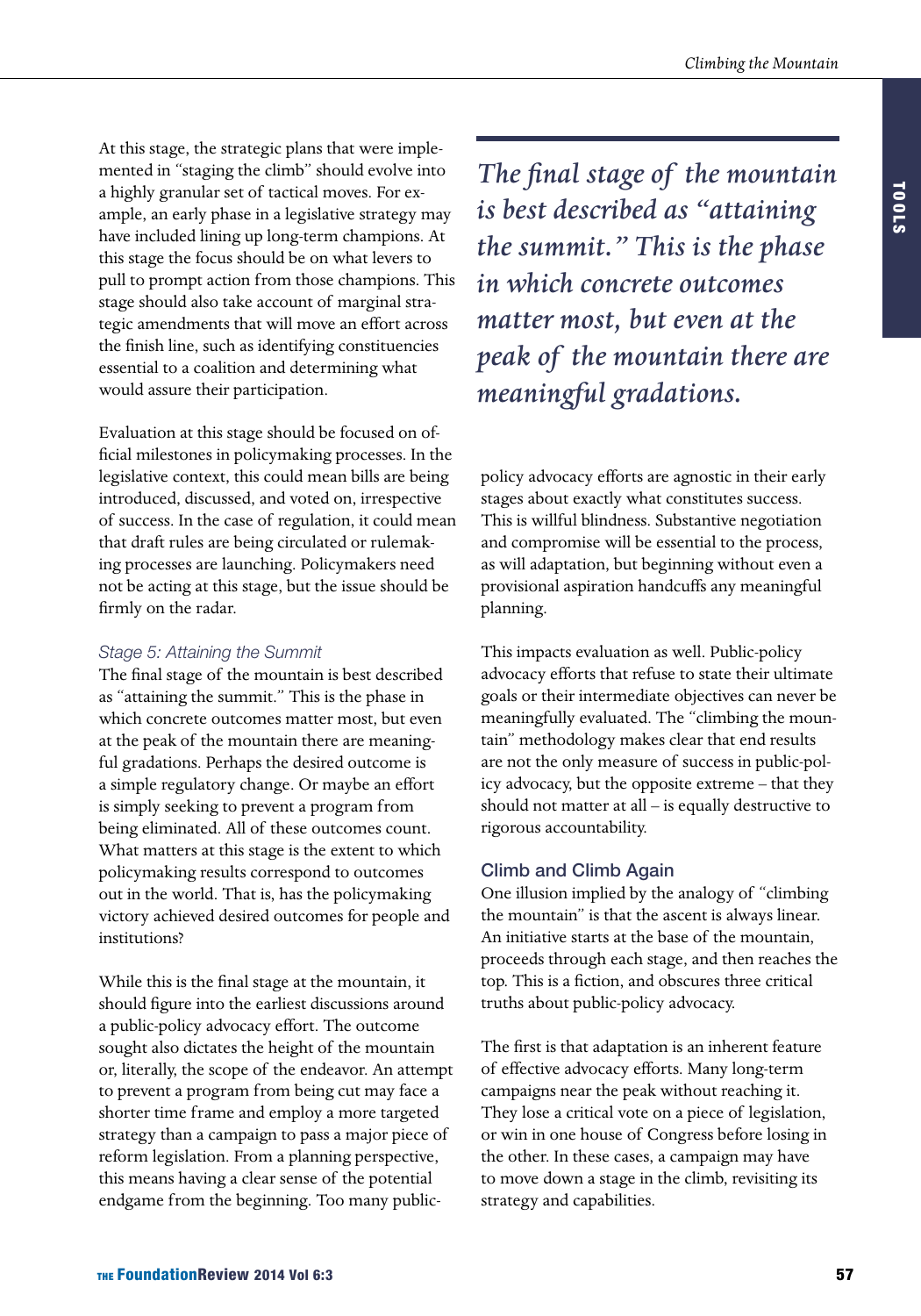*Successful public-policy advocacy is within reach. The key is to tailor efforts to the unique context of the issue, develop appropriate and meaningful benchmarks, and plan effectively.*

The second is, to stretch the conceit further, the impact of the weather. Very little in a publicpolicy advocacy fight is under the control of advocates. A sudden change in circumstances can derail a campaign or, conversely, breathe new life into a lost cause. Health care reform is a recent example. Had President Obama not insisted on making reform a signal cause of his first term, it is unlikely a bill would have passed (Brown & Thrush, 2013). Unquestionably, decades of effective advocacy helped set the stage for his decision and the final victory, but to a large extent the issue was decided by the will of a single person. A good public-policy advocacy campaign plans for the weather, ready to climb when clouds clear and ready to retreat when storms set in.

The third truth – to push the metaphor to its utmost limits – may be the size of the mountain. Public-policy challenges are rarely straightforward. What makes public-policy investment so attractive is the ability to leverage enormous resources – material and in policy fiat – to solve sometimes systemic challenges. Some of these social and economic issues introduce major obstacles into the policy process. Others are so deep that even a successful campaign may not reach them. Indeed, well-intentioned public policies have often been shown to introduce perverse effects or negative externalities. No amount of planning may ultimately be able to discern the size and shape of the mountain, or the depth of the crevasses it hides.

## **Conclusion**

These factors only underscore the uncertainty that afflicts public-policy advocacy, leaving it resistant to many of the now well-established tools to aid foundations and nonprofits in planning and evaluation. The response to these unique difficulties should not be to give up and abandon rigor, but to employ a different set of tools better adapted to the public-policy context. Successful public-policy advocacy is within reach. The key is to tailor efforts to the unique context of the issue, develop appropriate and meaningful benchmarks, and plan effectively.

## **References**

- Abrams, J. (2012a, January 19). PIPA and SOPA: What you need to know. *The Associated Press.* Retrieved from [http://www.csmonitor.com/Innovation/2012/0119/](http://www.csmonitor.com/Innovation/2012/0119/PIPA-and-SOPA-What-you-need-to-know) [PIPA-and-SOPA-What-you-need-to-know](http://www.csmonitor.com/Innovation/2012/0119/PIPA-and-SOPA-What-you-need-to-know)
- Abrams, J. (2012b, January 20). Reid postpones vote on anti-piracy bill. *The Associated Press.* Retrieved from [http://www.utsandiego.com/news/2012/Jan/20/reid](http://www.utsandiego.com/news/2012/Jan/20/reid-postpones-vote-on-anti-piracy-bill/)[postpones-vote-on-anti-piracy-bill/](http://www.utsandiego.com/news/2012/Jan/20/reid-postpones-vote-on-anti-piracy-bill/)
- AUBLE, D. (2014, MARCH 8). Waning influence? Part 1: Tracking the "Unlobbyist." *OpenSecrets Blog.* Retrieved from [http://www.opensecrets.org/news/2014/03/](http://www.opensecrets.org/news/2014/03/waning-influence-part-1-tracking-the-unlobbyist/) [waning-inf luence-part-1-tracking-the-unlobbyist.html](http://www.opensecrets.org/news/2014/03/waning-influence-part-1-tracking-the-unlobbyist/)
- BAKER, P., & DUGGER, C. W. (2009, JULY 8). Obama enlists major powers to aid poor farmers with \$15 billion. *The New York Times,* p. A14.
- BARKHORN, I., HUTTNER, N., & BLAU, J. (2013, SPRING). Assessing advocacy. *Stanford Social Innovation Review,* 58-64. Available online at [http://www.ssireview.org/pdf/](http://www.ssireview.org/pdf/Spring_2013_Assessing_Advocacy.pdf) [Spring\\_2013\\_Assessing\\_Advocacy.pdf](http://www.ssireview.org/pdf/Spring_2013_Assessing_Advocacy.pdf)
- Brest, P. (2012, Spring). A decade of outcome-oriented philanthropy. S*tanford Social Innovation Review,* 42-47. Available online at [http://www.ssireview.org/pdf/](http://www.ssireview.org/pdf/Spring_2012_A_Decade_of_Outcome-Oriented_Philanthropy.pdf) [Spring\\_2012\\_A\\_Decade\\_of\\_Outcome-Oriented\\_](http://www.ssireview.org/pdf/Spring_2012_A_Decade_of_Outcome-Oriented_Philanthropy.pdf) [Philanthropy.pdf](http://www.ssireview.org/pdf/Spring_2012_A_Decade_of_Outcome-Oriented_Philanthropy.pdf)
- BROWN, C. B., SHERMAN, J., & RAJU, M. (2012, NOVEMBER II). 2012 election puts spotlight on immigration reform. *Politico.* Retrieved from [http://www.politico.com/news/](http://www.politico.com/news/stories/1112/83552.html) [stories/1112/83552.html](http://www.politico.com/news/stories/1112/83552.html)
- Brown, C. B., & Thrush, G. (2013, September 22). President Obama's health care conversion. *Politico.* Retrieved from [http://www.politico.com/story/2013/09/obama](http://www.politico.com/story/2013/09/obama-health-care-conversion-obamacare-97185.html)[health-care-conversion-obamacare-97185.html](http://www.politico.com/story/2013/09/obama-health-care-conversion-obamacare-97185.html)
- Campbell, M., & Coffman, J. (2009). Tools to support